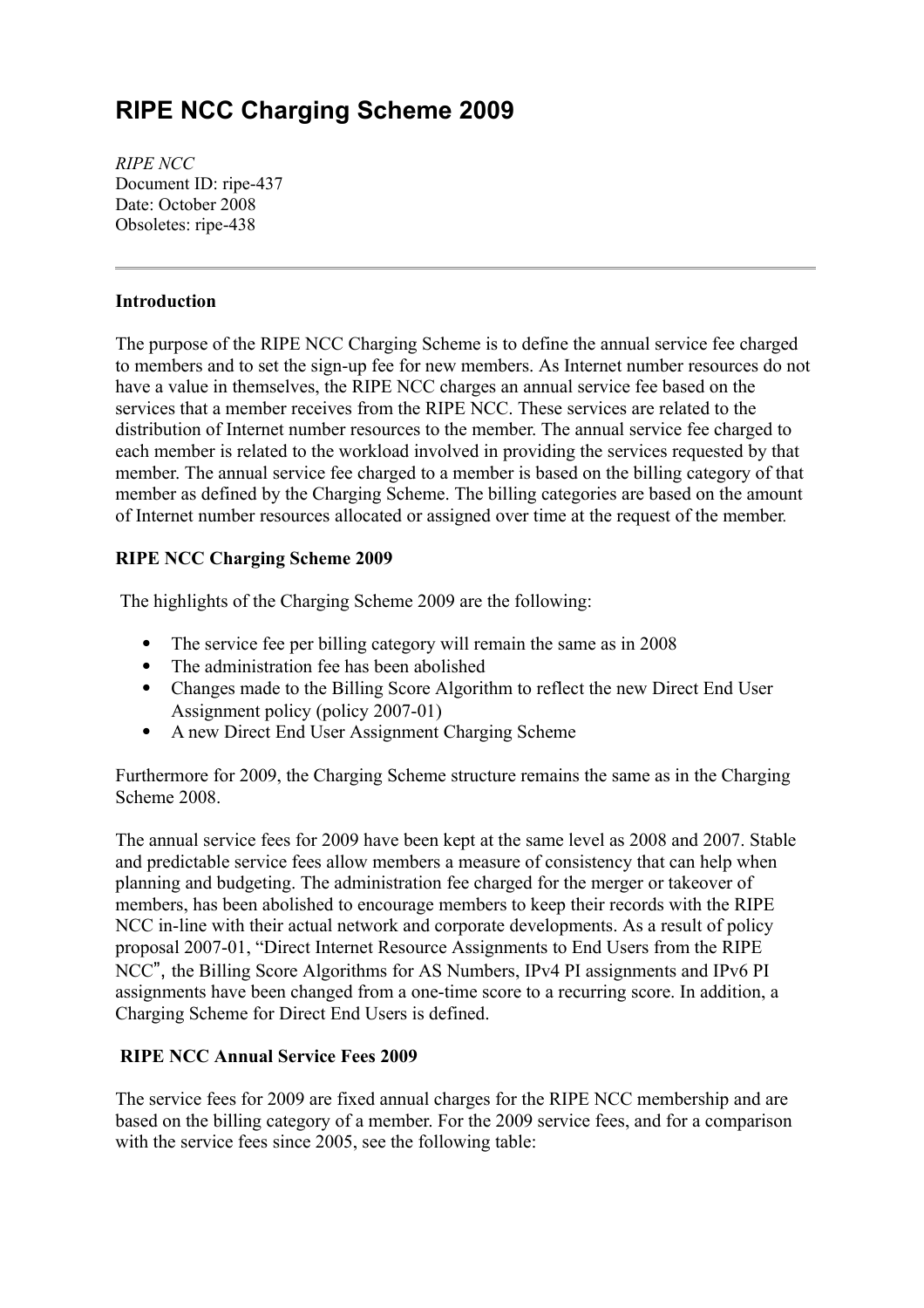| Annual service fee        | 2005  | 2006  | 2007  | 2008  | 2009  |
|---------------------------|-------|-------|-------|-------|-------|
| (in EUR)                  |       |       |       |       |       |
| Extra Small               | 1,750 | 1,500 | 1,300 | 1,300 | 1,300 |
| Small                     | 2,250 | 2,000 | 1,800 | 1,800 | 1,800 |
| Medium                    | 3,150 | 2,750 | 2,550 | 2,550 | 2,550 |
| Large                     | 4,750 | 4,250 | 4,100 | 4,100 | 4,100 |
| Extra Large               | 6,500 | 5,750 | 5,500 | 5,500 | 5,500 |
| Sign-up Fee               | 2,000 | 2,000 | 2,000 | 2,000 | 2,000 |
| <b>Administration Fee</b> | 1,250 | 1,000 | 1,000 | 1,000 |       |

# **Membership Growth Projections**

Over the past few years, the RIPE NCC has used different statistical models and external factors to forecast membership developments. In 2008, the RIPE NCC, together with an external consultancy company, developed an extensive future scenario. The combination of the statistical forecast, the scenario analysis and external factors forecast that a net growth of approximately 686 members (13%) is expected over 2008. For 2009, taking into account expected member closures, a net growth of 725 members (12%) is expected.

This table shows the actual membership numbers at the end of 2005, 2006 and 2007, as well as the projected membership numbers for the end of 2008 and the predicted membership numbers used to calculate the 2009 budget.

| Number of LIRs   | 2005  | 2006  | 2007   | <b>July 2008</b> | Projection<br>2008 | <b>Budget</b><br>2009 |
|------------------|-------|-------|--------|------------------|--------------------|-----------------------|
|                  |       |       |        |                  |                    |                       |
| Extra Small      | 1,366 | 1,553 | 1,977  | 1,765            | 2,037              | 1,436                 |
| Small            | 1,971 | 2,202 | 2,314  | 2,761            | 2,755              | 3,674                 |
| Medium           | 697   | 768   | 860    | 1,011            | 1,009              | 1,336                 |
| Large            | 137   | 160   | 175    | 203              | 202                | 267                   |
| Extra Large      | 39    | 39    | 43     | 52               | 52                 | 67                    |
| Total membership | 4,210 | 4,722 | 5,369  | 5,792            | 6,055              | 6,780                 |
| Net Growth       | 386   | 512   | 647    | 423              | 686                | 725                   |
| Net Growth %     | 10 %  | 12 %  | $14\%$ | $8\%$            | 13 %               | 12 %                  |

Each member receives a score according to the Billing Score Algorithm (see Appendix 1). All members are ranked in ascending order. Members with the same score get identical rankings. The billing categories are defined using the following cumulative boundaries:

- Up to 20% of the members will make up the Extra Small billing category
- Up to 75% of the members will make up the Extra Small and Small billing categories
- Up to 95% of the members will make up the Medium billing category and all smaller billing categories
- Up to 99% of the members will make up the Large billing category and all smaller billing categories
- The remaining members will make up the Extra Large billing category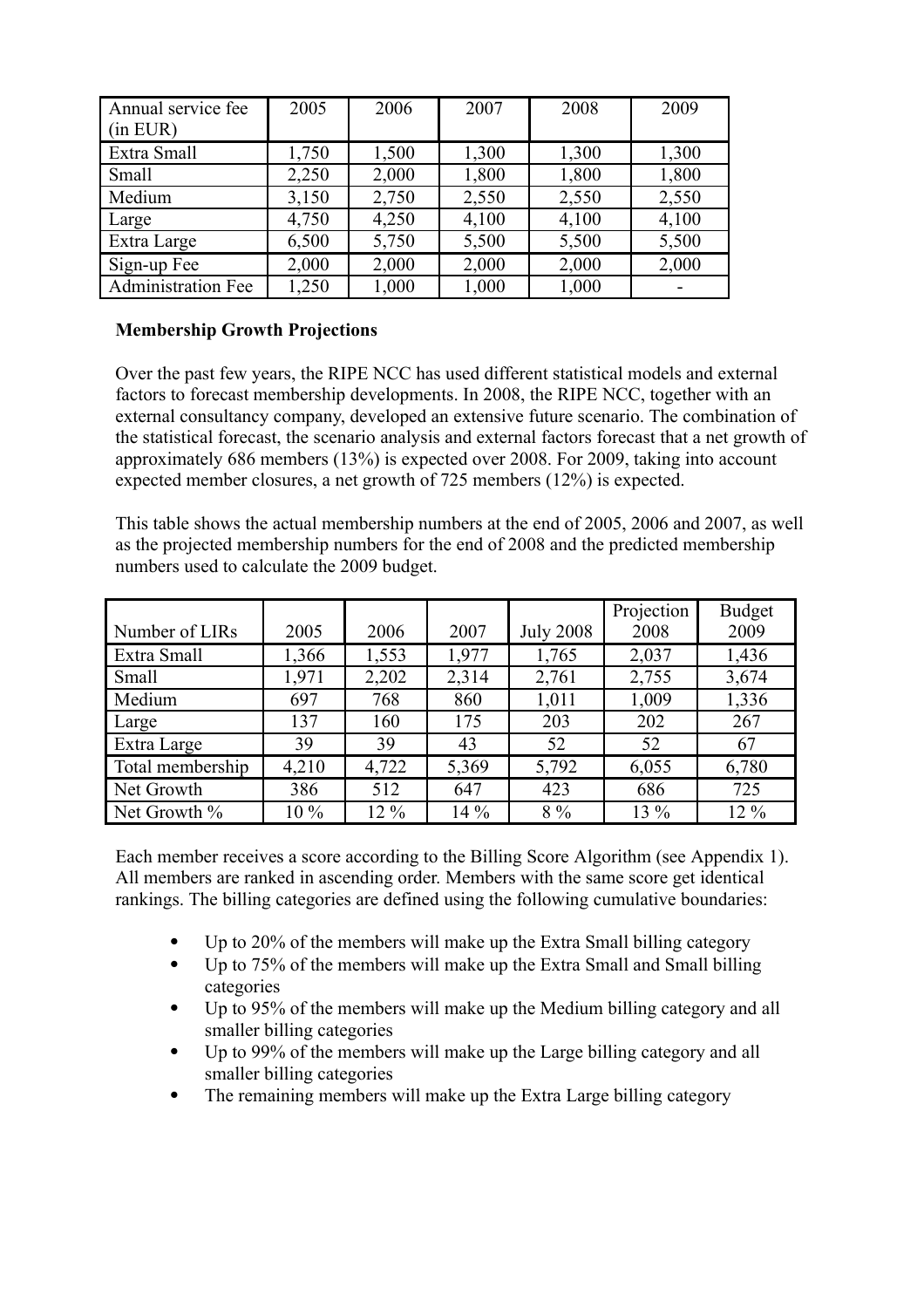|                         |               |               |        |                 | Target |
|-------------------------|---------------|---------------|--------|-----------------|--------|
| <b>Billing Category</b> | 2005          | 2006          | 2007   | <b>Jul 2008</b> | 2009   |
| Extra Small             | 32 %          | 33 %          | $37\%$ | $30\%$          | 20 %   |
| Small                   | 47 %          | 47 %          | 43 %   | 48 %            | 55 %   |
| Medium                  | $17\%$        | $16\%$        | 16 %   | $17\%$          | 20 %   |
| Large                   | $3\%$         | $3\%$         | $3\%$  | $4\%$           | $4\%$  |
| Extra Large             | $\frac{0}{0}$ | $\frac{0}{0}$ | $1\%$  | $1\%$           | $1\%$  |

# **Percentage of Total Members per Billing Category**

*Note: The percentages for 2009 may deviate slightly. If a set of members with the same score falls across the boundary between two billing categories they will be part of the higher billing category.*

The Billing Score Algorithm will be run after the members at the General Meeting has approved the Charging Scheme 2009. The billing scores for members will be determined based on data from 30 September, 2008. Every member will be notified of their billing score and billing category by email.

The billing category for each member can also be seen by selecting the relevant member from the full list of members, listed per country, available at: <http://www.ripe.net/membership/indices/>

#### **Change Matrix - Expected Movement of Members Between the Billing Categories for 2009**

The Change Matrix indicates the percentage of members currently in a certain billing category that are expected to move to a different billing category for 2009. Due to the fact that all new Local Internet Registries (LIRs) start as Extra Small, the migration from Extra Small to other categories is higher than the migration from other categories. In total 25% of members is expected to move to a different billing category.

**For example**, the matrix shows that for 2009:

- 45% of the members currently in the Extra Small billing category will move to the Small category
- 4% of the members currently in the Extra Small billing category will move to the Medium category
- Less than 1% of the members currently in the Extra Small billing category will move to the Large category
- None of the members currently in the Extra Small billing category will move to the Extra Large category
- The other 51% of the members will remain in the Extra Small billing category

| <b>BILLING</b>  | Change to   | Change   | Change to | Change   | Change to   | <b>2009 TOTAL</b> |
|-----------------|-------------|----------|-----------|----------|-------------|-------------------|
| <b>CATEGORY</b> | Extra Small | to Small | Medium    | to Large | Extra Large | <b>CHANGE</b>     |
| Extra Small     |             | 45%      | $4\%$     | $<1\%$   |             | 49%               |
| Small           | $4\%$       |          | 8%        | $<1\%$   |             | 12%               |
| Medium          | -           | 10%      |           | 6%       |             | 16%               |
| Large           | ۰.          | $<1\%$   | 14%       |          | 7%          | 21%               |
| Extra Large     | -           |          |           | 13%      |             | 13%               |

*Note: In the table above, "-" indicates that no registries are expected to move to a particular category.*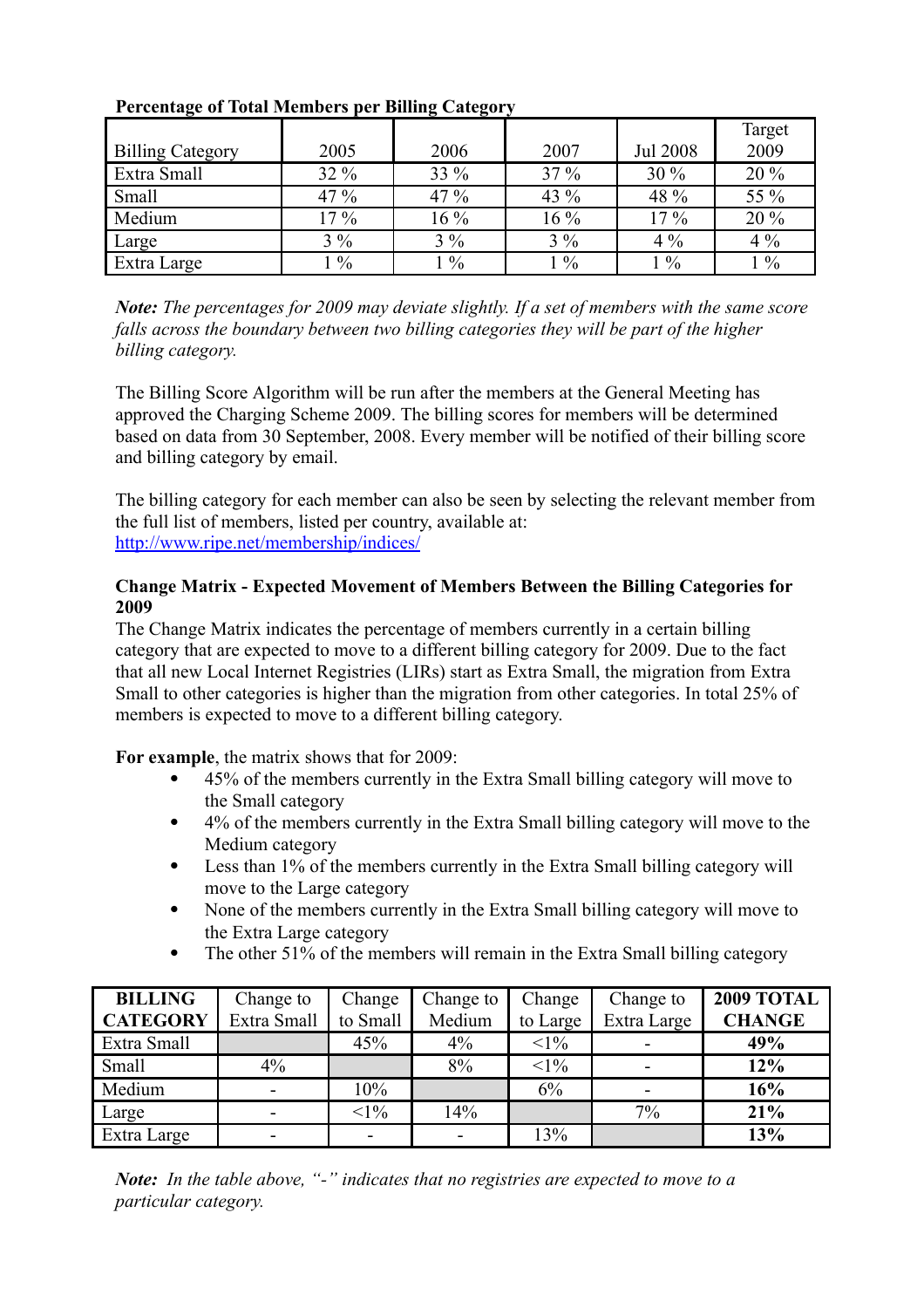#### **Appendix 1: Billing Score Algorithm**

A member's billing category is set based on the member's Billing Algorithm score. This score is based on Internet number resource allocations or assignments made over time at the member's request. The scoring system takes into account all:

- IPv4 allocations
- IPv6 allocations
- IPv4 Provider Independent (PI) assignments
- IPv6 PI assignments
- AS Number assignments

For the purpose of this scoring algorithm, an allocation of IPv4 /21 is equivalent ( $\triangle$ ) to one IPv6 /32 allocation or to one AS Number. The following table shows how scoring units are determined based on resource usage. To establish scoring units based on larger or smaller resource usage, the same ratio applies.

| IPv4<br>Allocation            | IPv6<br>Allocation | AS Number<br>Assignment | IPv4 PI<br>Assignment | IP <sub>v</sub> 6 PI<br>Assignment | Scoring<br>Unit |
|-------------------------------|--------------------|-------------------------|-----------------------|------------------------------------|-----------------|
| $\triangle$<br>/22            | $33 \triangleq$    |                         | $/25 \triangleq$      |                                    | 0.5             |
| $\triangle$<br>$\sqrt{21}$    | $32 \triangle$     | $\triangle$             | $/24 \triangleq$      | $1 \triangleq$                     |                 |
| $\overline{\mathbf{v}}$<br>20 | $31 \triangleq$    | $\Delta$                | $/23 \triangleq$      | $2 \triangle$                      | $\overline{2}$  |
| $\triangle$<br>'19            | $30 \triangleq$    | $\triangle$             | $'$ 22 $\triangleq$   | 4 $\triangleq$                     |                 |

Using this matching system, the following algorithm is run to determine the total score per member:

$$
S\ (reg) = \overset{\mathrm{N}}{\sum}_{i=1}^{N} \, a_i \, ^\ast \, t_i
$$

 $a_i$  = Scoring unit  $t_i$  = Time function of allocation/assignment i (year of allocation – 1992)  $N =$  Number of allocations/assignments

The total score per member is the sum of all allocation and assignment scores for that member with a time factor applied to give more weight to recent allocations and assignments. Thus, the relative weight of a given allocation or assignment decreases over time.

# **Appendix 2: Service Fees for Direct End User Assignments**

Upon conclusion of the End User Assignment Agreement, the End User shall pay to the RIPE NCC an Administration Fee, equal to the Sign-up Fee for new members. During the term of the agreement, the End User shall pay a periodical Maintenance Fee based on End User's billing category.

An End User's billing category is set based on the End User's Billing Algorithm score. This score is based on the Internet number resource allocations and assignments made over time at the End User's request. The scoring system takes into account all: